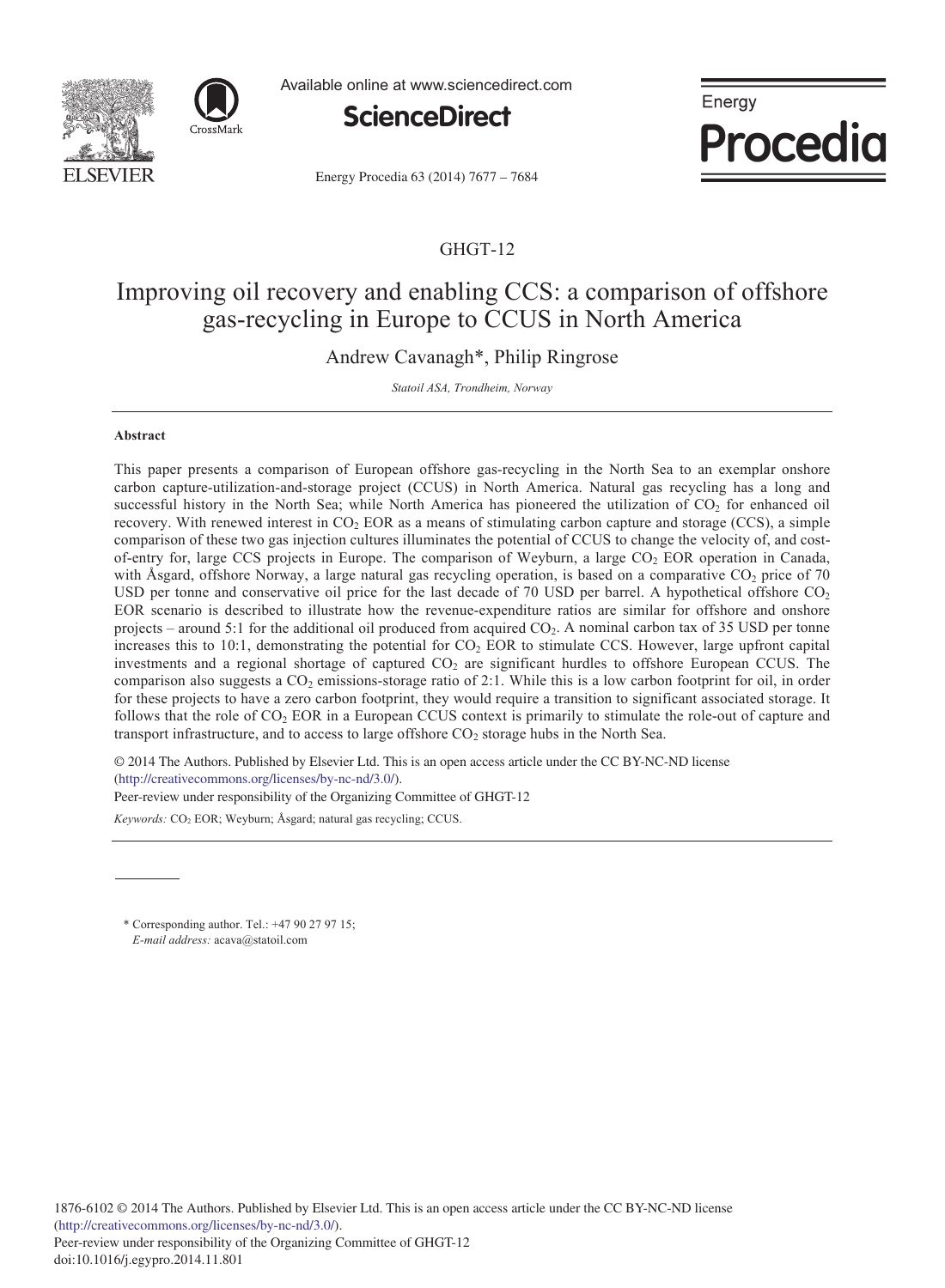### **1. Introduction**

Europe expects to store much of its waste  $CO<sub>2</sub>$  in the North Sea, a mature petroleum province with many oil fields in tertiary recovery since the mid-1990s. The main options for industrial-scale  $CO<sub>2</sub>$  storage are to utilize saline aquifer formations, depleted oil and gas fields, and active oil fields as part of  $CO<sub>2</sub> EOR$  projects. Taking the case of Statoil-operated fields, offshore Norway, we observe that natural gas recycling for improved oil recovery peaked at 40  $\text{Gsm}^3/\text{yr}$  (1.4 Tcf/yr) a decade ago, indicating the abundance of offshore natural gas available for recycling; the current rate is around 35 Gsm<sup>3</sup>/yr, reflecting a strong European market for natural gas products and a limit on field capacity for recycling (Fig. 1). These fields have utilized natural gas recycling to optimize oil production since the early 1980s, which along with other improved oil recovery methods have resulted in recovery rates exceeding 50%, with an average recovery rate of 45% for the Norwegian Continental Shelf as a whole<sup>1</sup>. The scale of injection is extraordinary: 35  $\text{Gsm}^3/\text{yr}$  of natural gas would be equivalent to 64 Mtpa of  $\text{CO}_2$ , assuming a simple volumetric substitution based on the density of  $CO_2$ , 1.85 kg/m<sup>3</sup> at standard surface conditions (reservoir conditions vary but will likely increase this conservative estimate to around 100 Mtpa). Two of the larger injection projects, Oseberg and Åsgard (pronounced 'Aasgard'), would correspond to 18 and 8 Mtpa  $CO<sub>2</sub>$  equivalent, respectively (Fig. 1).



Fig. 1. An overview of gas injection rates for fields operated by Statoil in the Central and Northern North Sea as of 2011.

The scale of this gas injection activity, and the technical suitability of  $CO<sub>2</sub>$  as an alternative feedstock for improving oil recovery, suggests that carbon capture-utilization-and-storage (CCUS) could be feasible for the North Sea. Several technical studies on  $CO_2$  EOR as an option for the North Sea basin have been published<sup>2,3,4,5</sup>; however, a range of technical, political and economic factors leave this potential unrealized. In this study, two large North American and European gas injection projects of similar scale and duration (Weyburn and Åsgard) are compared to better understand the potential for CO<sub>2</sub> EOR to displace natural gas recycling and thereby help stimulate CCUS in the North Sea. The relative amounts of gas injected, oil recovered, and likely impact on emissions build a strong technical case for captured  $CO<sub>2</sub>$  as a preferred feedstock for tertiary recovery offshore. However, the large initial capital investment, scarce availability of captured  $CO<sub>2</sub>$ , and the need to protect natural gas assets from  $CO<sub>2</sub>$ contamination, present significant hurdles to deployment.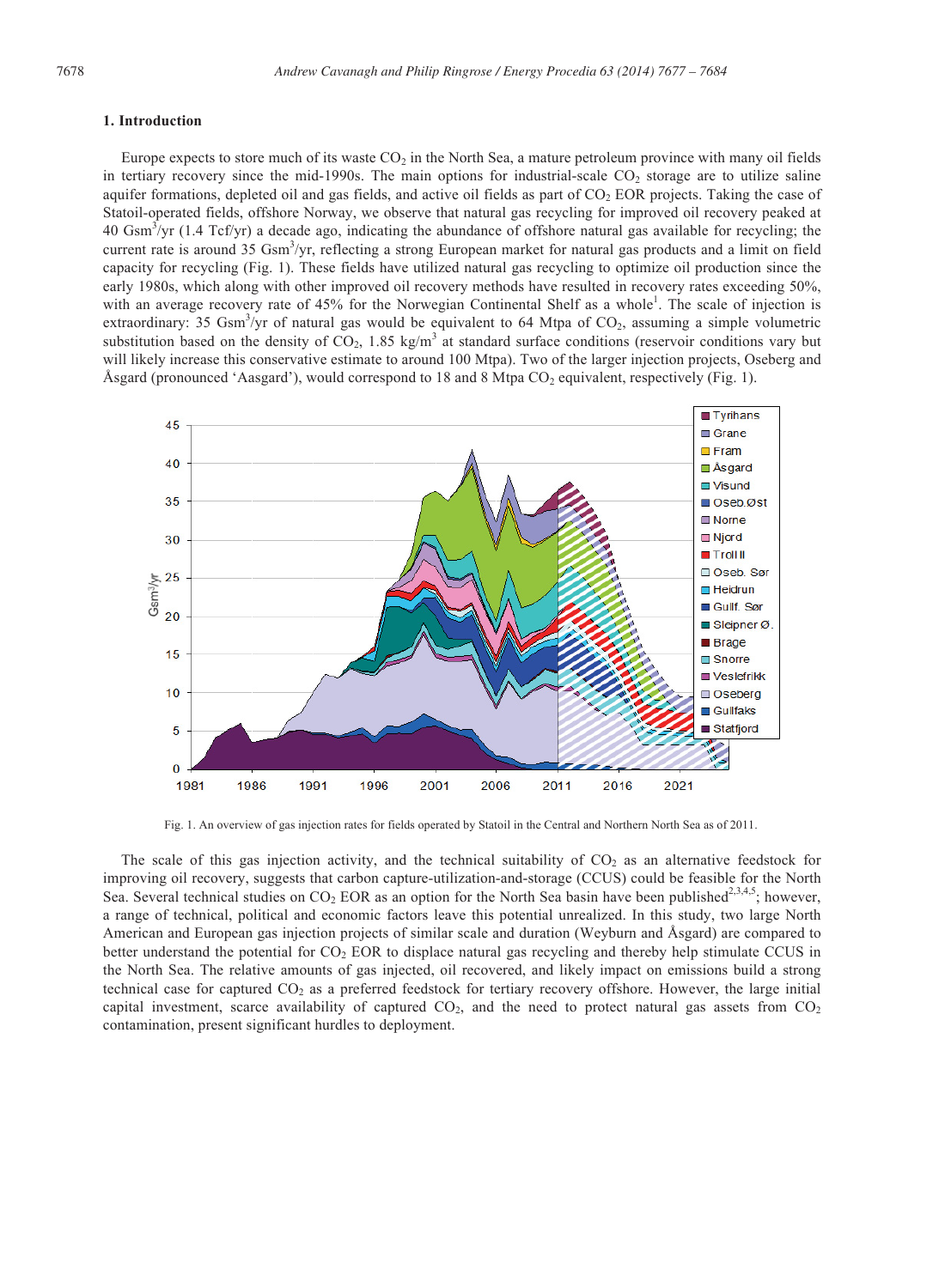### **2. A comparison with North America**

In North America, CCUS is providing a low-cost pathway to industrial-scale  $CO<sub>2</sub>$  storage, underwriting the costs of capture technology and transport infrastructure<sup>6</sup>. Historically, North American utilization has been geographically localized to oil production areas with access to naturally abundant  $CO<sub>2</sub>$ , such as the Permian Basin of West Texas and the Colorado Plateau, as noted in much of the recent literature on  $CO_2$  EOR<sup>6,7</sup>. However, the development of CCS capture technology allows for new  $CO<sub>2</sub> EOR$  projects to emerge in proximity to large industrial point sources (power stations and energy intensive industries such as steel and cement). Given that a typical  $CO<sub>2</sub>$  EOR operation requires several million tonnes of  $CO<sub>2</sub>$  per annum, capture clusters need to be significant in both size and longevity.

Pioneering projects such as Weyburn, Saskatchewan, Cranfield, Mississippi, and Bell Creek, Montana, demonstrate the economic sense of enhancing oil recovery while potentially providing the environmental benefits of greenhouse gas storage. These CCUS projects are self-funding and profitable, whereas many other CCS projects are currently uneconomic. Furthermore, there are a number of advantages to co-locating capture clusters, storage hubs and enhanced oil recovery. A "stacked storage" approach to CCS<sup>8</sup> has become a popular conceptual model to explain the advantages of co-locating CO<sub>2</sub> storage and enhanced oil recovery (Fig. 2). Meanwhile in Europe, costeffective storage management has long taken advantage of the co-location of  $CO<sub>2</sub>$  storage sites with operational gas fields. In the North Sea and Barents Sea, the cost profile of  $CO<sub>2</sub>$  storage and monitoring benefits from being colocated with large gas fields, as the CO<sub>2</sub> storage sites at Sleipner and Snøhvit fall within the gather of seismic surveys and other monitoring data used in gas field development and operation.



Fig. 2. Conceptual model for visualizing the advantages of co-locating CO<sub>2</sub> capture, utilization and storage.

The economic and environmental benefits of CCUS are significant, with part of the initial capture and transport investment being offset by the income derived from enhanced oil recovery; while the emissions impact of the oil recovered is reduced, if not entirely offset (as discussed in more detail below). Monitoring, management and verification costs can also be shared with routine operational oil and gas field surveying; and pioneering projects often benefit from a reduced financial risk, given the "first-of-a-kind" potential for replication and roll-out. Typical costs for large-scale integrated European CCS projects have been estimated<sup>9,10</sup> to be in the range of 60-90 EUR (80-120 USD) per tonne of  $CO<sub>2</sub>$  depending on the  $CO<sub>2</sub>$  source and technology deployed, though this cost is expected to come down as the market emerges. Meanwhile in North America, CO<sub>2</sub> EOR operators are paying approximately 30-60 USD per tonne11, though this may increase slightly if supply fails to keep pace with the rapidly growing demand.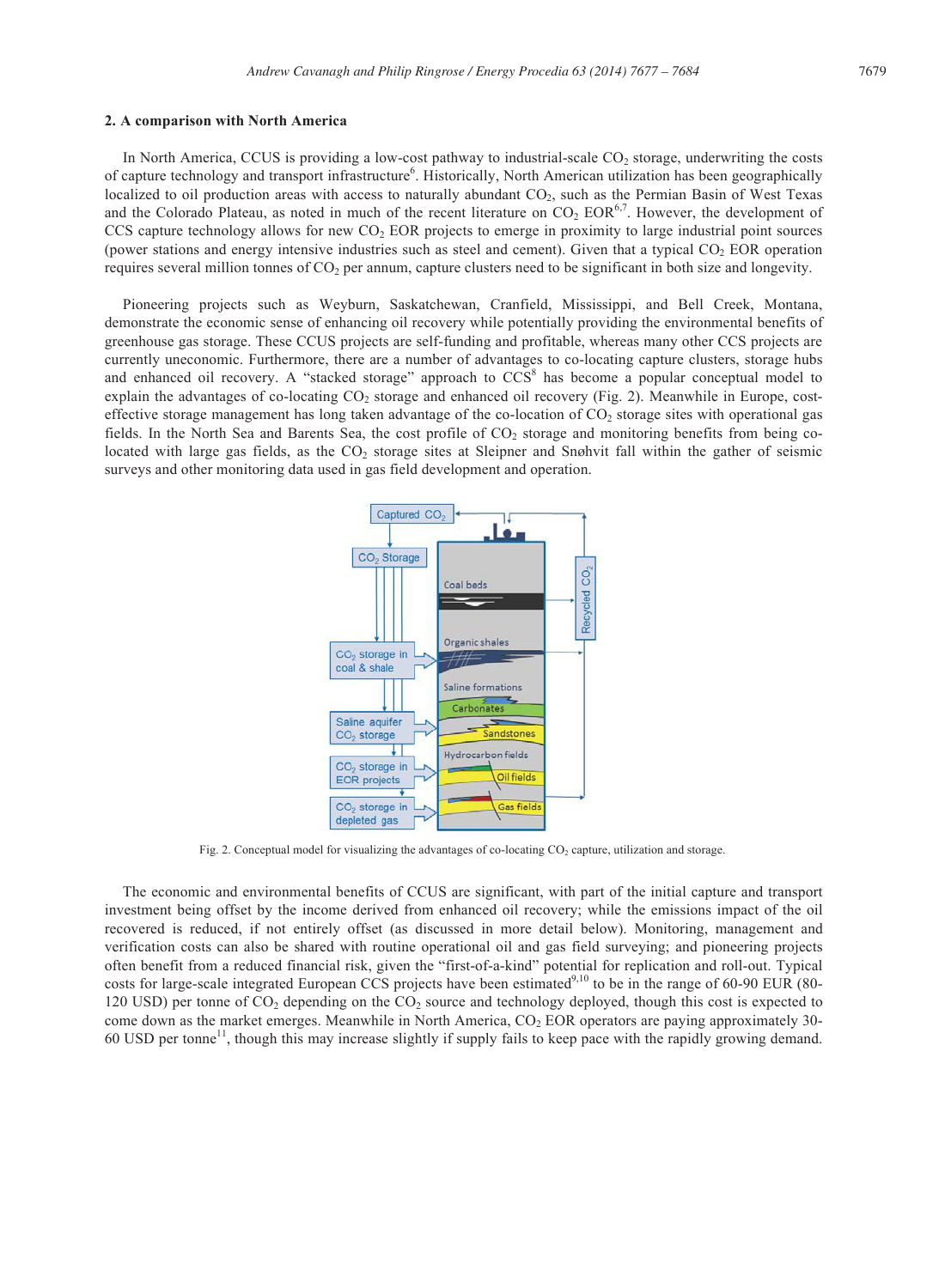Using these ranges as a guide, we assume 70 USD (50 EUR) as the comparative cost of  $CO<sub>2</sub>$  feedstock for CCUS in North America and Europe, and then compare and contrast the Weyburn project to a hypothetical offshore CO<sub>2</sub> EOR project scenario where anthropogenic  $CO<sub>2</sub>$  has replaced recycled natural gas.

## **3. Weyburn and Åsgard**

At Weyburn, over 20 Mt of CO<sub>2</sub> has been stored<sup>12</sup> during a commercial CO<sub>2</sub> EOR flood that has contributed over 120 million barrels of produced oil since the year 2000 (Fig. 3). The field was discovered in 1954, went into early production in 1955 and peaked at around 45,000 barrels of oil per day during the motor industry boom years of the late 1960s. Changes in regional tax regimes led to infill production-well drilling in the late 1980s, and secondary recovery using water injection. This was followed by the application of emerging horizontal production well technology in the 1990s. The operating company was also quick to seize on the opportunity presented by local carbon capture in the United States in the year 2000, importing industrial CO<sub>2</sub> from the Dakota Gasification Company, Beulah, North Dakota. The tertiary recovery plan supported the building of a 205 mile long pipeline, which delivered 94 mmscfd (1.8 Mtpa CO<sub>2</sub>) to Weyburn until around 2005, increasing in 2006 to 150 mmscd (2.9 Mtpa) for both Weyburn and a neighboring CO<sub>2</sub> EOR operation at Midale. The CCUS activity has also initiated local capture implementation at the Boundary Dam coal-fired power plant, which will bring the total capture rate around this hub to approximately 4 Mtpa by 2015. Not only does this demonstrate the potential for enhanced oil recovery to catalyze further capture and transport activity, it also provides a reasonable scenario for considering the broad economics of CCUS. Conservatively assuming an average oil price of 70 USD per barrel since the turn of the century<sup>13</sup>, Weyburn has generated approximately 5-6 dollars of oil revenue for every dollar spent on  $CO<sub>2</sub>$  by injecting 21.6 Mt to gain 120 million barrels of additional oil: a simple measure of the efficacy of CCUS.



Fig. 3. The production profile, measured in barrels of oil per day (BOPD), for the Weyburn oil field, Saskatchewan, Canada<sup>12</sup>.

Meanwhile, in Europe, a low trading price on  $CO<sub>2</sub>$  emissions, currently at around 6 EUR per tonne circa July 2014, has failed to drive large storage projects forward. An undervalued EU ETS price distorts the perception of what appears to be an actively emerging carbon price market (Fig. 4); globally, the median value may be closer to 35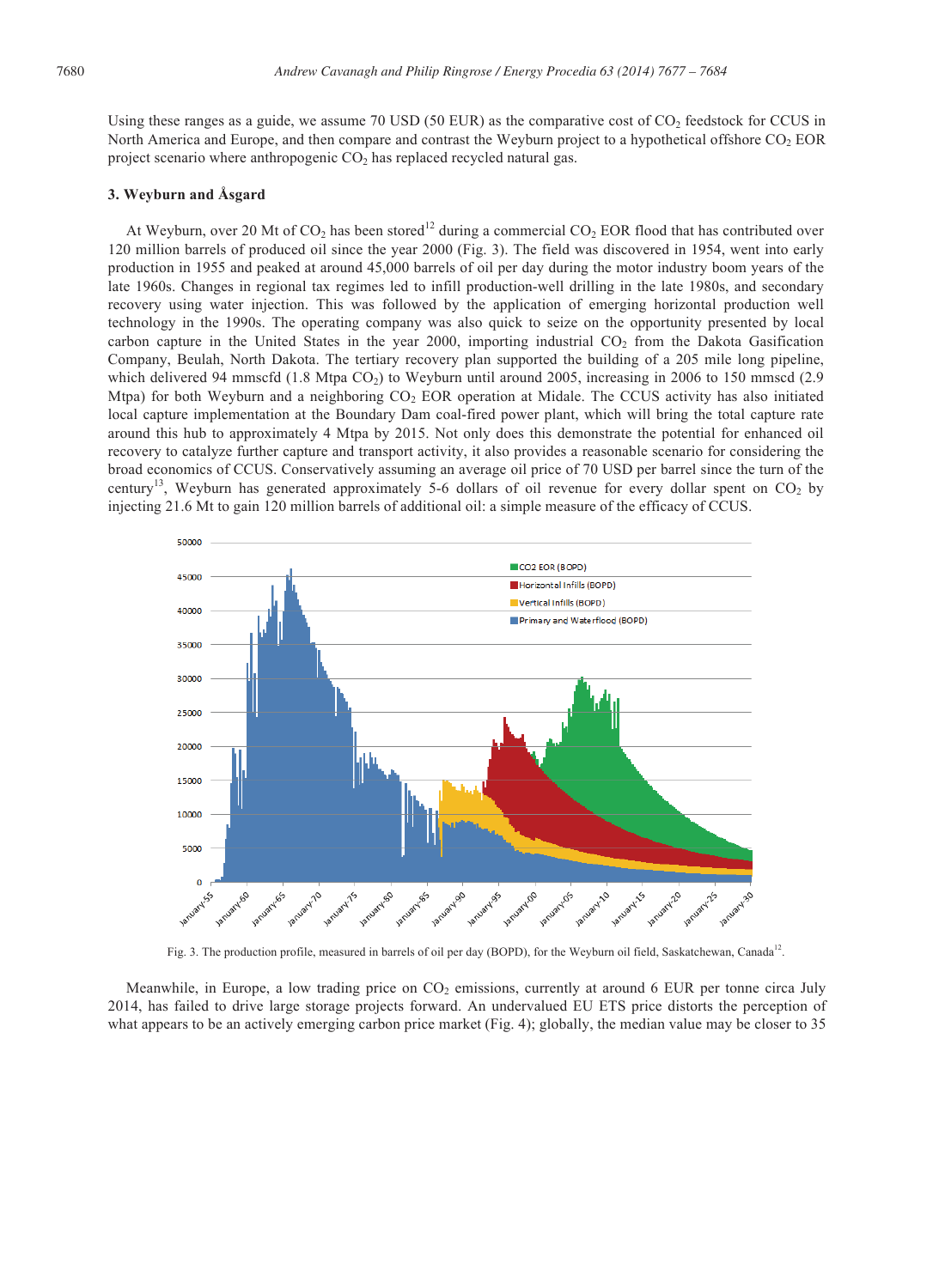$USD<sup>14</sup>$ . By comparison, the Norwegian CO<sub>2</sub> emissions tax is high, currently at around 50 EUR per tonne (70 USD). This has enabled two industrial-scale CCS projects, Sleipner and Snøhvit, to progress. Norway has also implemented an offshore gas management policy, restricting flaring and promoting gas injection. An exemplar project under this gas management policy is the Åsgard development, 200 km offshore mid-Norway, which comprises three oil and gas fields, the Midgard, Smørbukk, and Smørbukk South discoveries. These were jointly developed as the largest subsea development on the Norwegian continental shelf at the end of the last century in water depths of around 250 to 300 meters. A further three satellite fields were subsequently tied in through the Åsgard production and transport system. To date, the Åsgard development comprises 56 wells and 17 seabed templates, connected by over 300 km of subsea pipelines. Natural gas is exported via regional transport pipelines to Germany; oil and condensate is shipped by shuttle tankers to Mongstad from the Åsgard A production ship, with natural gas management centered on the Åsgard B semi-submersible platform and Åsgard C storage ship.



Fig. 4. Carbon price spread for regional and internal markets today, and the inflationary shift for 2050 (stipled) assuming 2% per annum.

A key element of this cluster-field development was the decision in 1999 to use natural gas recycling to maximize hydrocarbon production<sup>15</sup>. Gas from the Midgard field is partially used to achieve higher liquid recoveries for the oil and condensate fields, Smørbukk South and Smørbukk. The gas recycling strategy has multiple benefits: improved oil recovery, postponed pressure depletion, and avoidance of gas flaring. The cumulative gas injection rate is 160 Bcf/yr, equivalent to around 8 Mtpa of  $CO<sub>2</sub>$ . Gas recycling has contributed approximately 430 million barrels of oil equivalent (mmboe) to production from Åsgard over the last decade. Looking to the future, Åsgard is currently constructing the world's first seabed gas compression facility, due to come on stream in 2015; this is expected to further boost increased oil and gas recovery by 280 mmboe, considerably extending the lifetime and value of the project. If we assume the same 70 USD barrel-and-tonne price model, as applied to Weyburn, a hypothetical offshore CCUS project on a similar scale to Åsgard (injecting 80 Mt of  $CO<sub>2</sub>$  to gain 430 mmboe), would also generate 5-6 euros of oil revenue for every euro spent on CO<sub>2</sub>. Of course, prospective offshore CO<sub>2</sub> EOR projects require a more comprehensive technical and economic evaluation, including capital and operational expenditure analysis, such as performed in 2005 for the Gullfaks field $4$ . The point of this simple revenue-expenditure ratio is that CO<sub>2</sub> EOR, both onshore and offshore, is likely to substantially support the cost of CCUS infrastructure installation, enabling capture clusters to access  $CO<sub>2</sub>$  storage hubs.

#### **4. CCUS greenhouse gas emissions estimate**

With respect to the relative impact on greenhouse gas emissions, a simple measure is the amount of produced fossil fuel as a result of  $CO_2$  EOR, expressed as tonnes of  $CO_2$ , offset against the amount of  $CO_2$  stored. To a first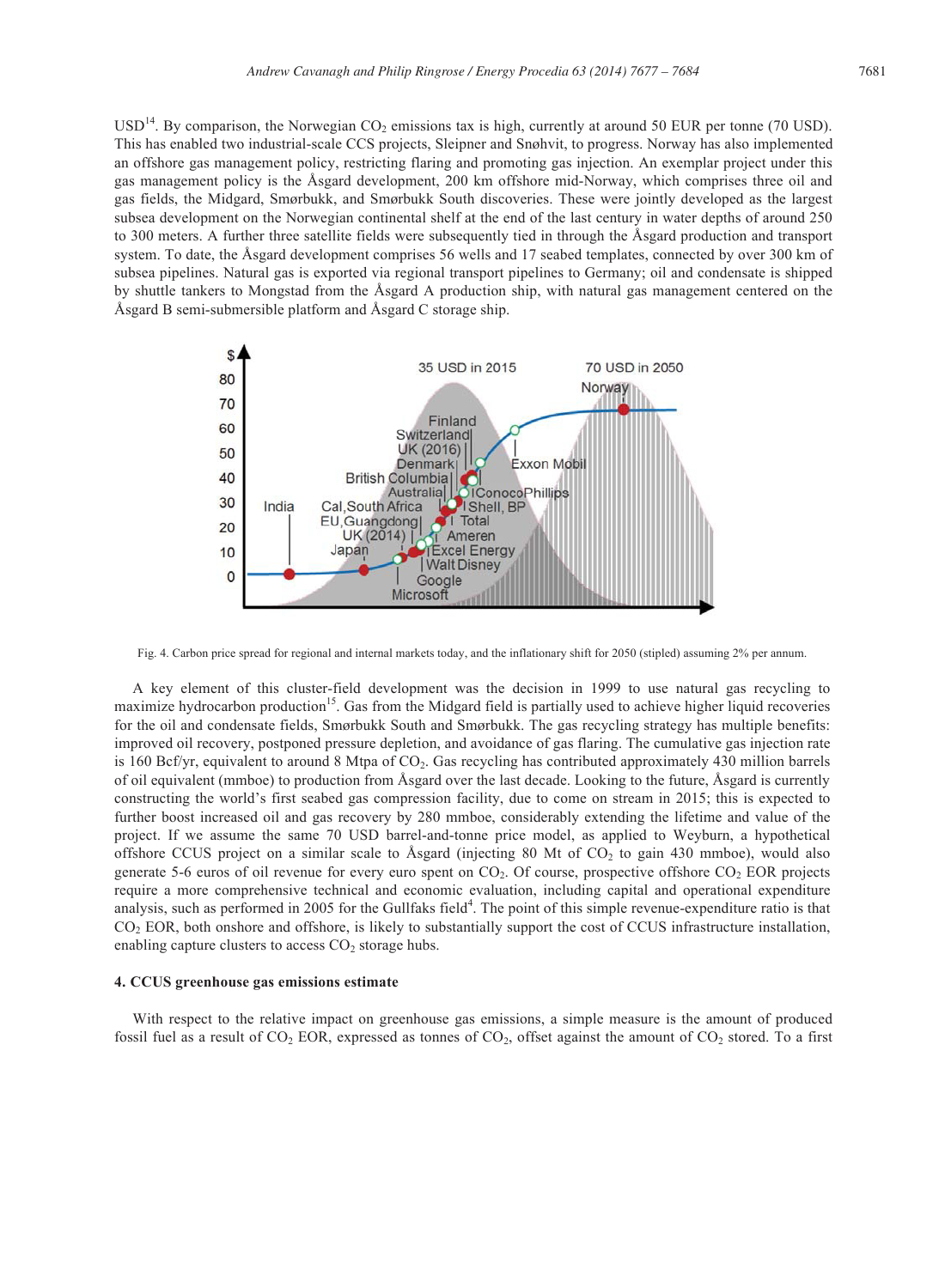approximation, this carbon footprint for a barrel of crude oil, from oil field to exhaust pipe, is straightforward: the extra oil produced is burnt for energy, resulting in greenhouse gas emissions; these emissions are offset to a greater or lesser degree by the sequestering of anthropogenic CO2, which is injected into an oil field to enhance oil recovery, or a neighboring storage site. The precise offset depends on a number of factors and assumptions, which are much discussed in the existing literature<sup>16</sup>, but in general it can be argued that the net outcome is a smaller carbon footprint for the oil barrel. For the examples presented here, more CO<sub>2</sub> is emitted than sequestered. However, if storage were to be optimized in the post-production period, by continuing to inject  $CO<sub>2</sub>$  into saline aquifers or depleted oil and gas fields, the carbon footprint would be further reduced (Fig. 5) leading to significant large-scale  $CO<sub>2</sub>$  storage.



Fig. 5. A conceptual lifecycle for CO<sub>2</sub> emissions and sequestration during CCUS projects.

The following carbon footprint estimate assumes a moderate gravity crude  $(874 \text{ kg/m}^3)$ , similar to that currently exported from Weyburn<sup>17,18</sup>. We also assume that only 80% of the barrel (42 US gallons) is burnt for fuel<sup>19</sup>; the rest being used for plastics, lubricants, asphalt and the like. The fuel fraction is then equivalent to 100 kg per barrel.

| Tuble 1. The rue muchons for an average barrer or crude on, equivalent to approximately 159 mers. |                         |                         |                    |  |
|---------------------------------------------------------------------------------------------------|-------------------------|-------------------------|--------------------|--|
| Crude fuel product                                                                                | Fuel density $(kg/m^3)$ | Volume per barrel $(L)$ | Fraction of barrel |  |
| Gasoline                                                                                          | 0.730                   | 70                      | 45%                |  |
| Diesel                                                                                            | 0.880                   | 33                      | 21%                |  |
| Jet fuel                                                                                          | 0.820                   | 15                      | 9%                 |  |
| Residual fuel                                                                                     | 0.920                   |                         | 5%                 |  |
|                                                                                                   |                         |                         |                    |  |

Table 1. The fuel fractions for an average barrel of crude oil, equivalent to approximately 159 liters.

There are a number of different ways to calculate the  $CO<sub>2</sub>$  emissions for a barrel, but perhaps the simplest is to assume that the fuel is comprised of a given mass of simple hydrocarbon chains, approximately equivalent to  $C_nH_{2n}$ . It follows that, for the atomic masses of carbon (12), and oxygen (16), a barrel of crude, consisting of 100 kg of fuel, emits about 314 kg of  $CO<sub>2</sub>$  on combustion:

| $C_nH_{2n} \rightarrow n.CO_2 + n.H_2O$           | (1)                                          |  |
|---------------------------------------------------|----------------------------------------------|--|
| $100 \text{ kg} \times 12/14 = 85.7 \text{ kg}$   | (Carbon contribution to fuel mass)           |  |
| $85.7 \text{ kg} \times 32/12 = 228.5 \text{ kg}$ | (Oxygen contribution to combusted fuel mass) |  |
| $228.5 + 85.7$ kg = 314 kg                        | (Carbon dioxide mass of combusted fuel)      |  |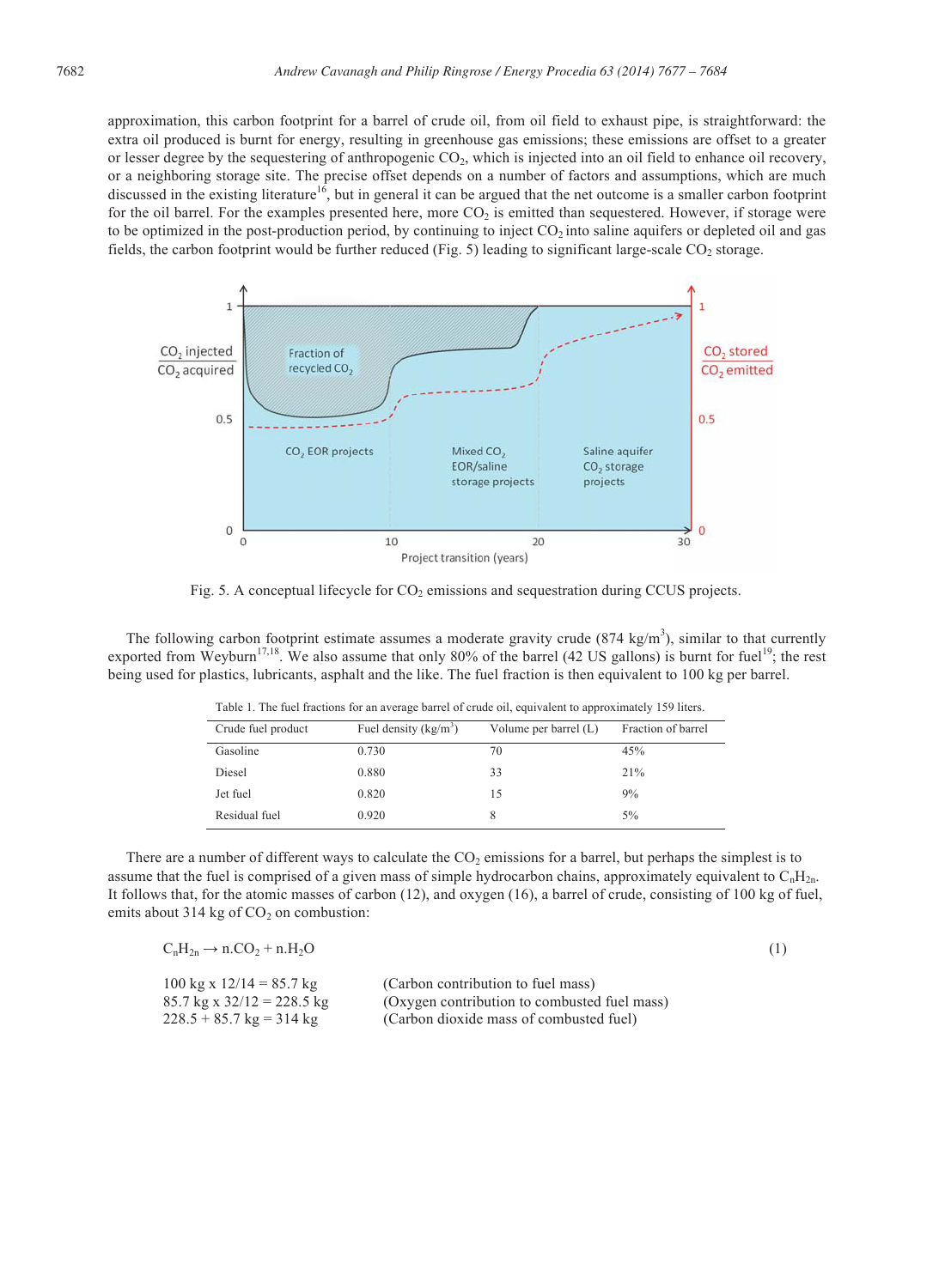The above calculation addresses the most obvious contribution to emissions, namely combustion. This analysis does not consider secondary additional emissions associated with production, transport and refining. However, a conservative estimate for these associated emissions is that they would increase the total footprint for a million barrels of oil to around  $0.35$  Mt of combusted  $CO<sub>2</sub>$ .

This implies that the ratio for Weyburn is approximately 2 tonnes of combusted  $CO<sub>2</sub>$  emissions from exported CO<sub>2</sub> EOR fuel for every tonne of CO<sub>2</sub> stored (120 million barrels recovered for 21.6 Mt injected). The same conversion for the hypothetical offshore case gives approximately the same CCUS emissions-storage ratio of 2:1 (430 mmboe for 80 Mt). This neglects the additional displaced natural gas, which has a relatively small footprint. It is clear from this comparison that neither onshore nor offshore CCUS projects provide an absolute reduction in  $CO<sub>2</sub>$ emissions; however, both would produce low-carbon footprint oil.

#### **5. Conclusion**

At present, no  $CO<sub>2</sub> EOR$  project has a negative carbon footprint; however, the next generation of CCUS may approach that goal. Implementation of CCUS in Europe would clearly increase the number and rate of large capture projects completions and also accelerate the deployment of a  $CO<sub>2</sub>$  transport network. This would significantly increase the velocity of European CCS, proving the technology, reducing costs and opening up offshore hubs that access saline aquifer storage.

With respect to the considered scenarios, Weyburn and the hypothetical offshore CCUS project have remarkably similar revenue-expenditure ratios: to a first approximation, for every dollar or euro spent on captured  $CO<sub>2</sub>$ , five times that amount is generated in gross revenue. This ratio will diminish for significant CAPEX expenditures such as offshore well installations, and platform modifications. Nor does the analysis take into account a host of related OPEX costs such as  $CO<sub>2</sub>$  compression and recycling, compliance monitoring, well remediation and site closure. Furthermore, neither estimate includes a carbon tax. If the analysis had assumed a carbon price of 35 USD per tonne, the revenue-expenditure ratio would be closer to 10:1.

In reality, Åsgard will never be a CCUS project, as the natural gas in place is a valuable asset that is protected for future production. In this comparison, a conceptual offshore CCUS project would likely generate slightly less revenue than Weyburn and emit slightly more  $CO_2$ ; this reflects the nature of offshore projects: higher CAPEX and OPEX, and increased operational energy intensity for deep water, marine environments. However, offshore well densities are much lower, lowering possible well intervention and remediation costs; Åsgard has only 56 wells compared to almost 1000 wells within Weyburn's operational area<sup>20</sup>. With respect to Europe, the Åsgard integrated asset is reasonably representative of other large gas recycling operations and illustrates what a large offshore CCUS project might look like. However, natural gas has provided an effective alternative to CO<sub>2</sub> given its similar displacement efficiency under typical reservoir conditions for the North Sea. Additionally, for the many large gasfree oil fields in the North Sea, potentially viable offshore  $CO<sub>2</sub> EOR$  projects have not progressed due to the high initial investment cost and a lack of available  $CO<sub>2</sub>$ ; capture clusters in excess of 20 Mtpa are expected to emerge around the North Sea in the coming decade. From an engineering perspective, Europe has successfully implemented a number of large-scale gas injection and recycling projects similar to Åsgard. By rethinking policy drivers, this gas recycling story may yet be turned into a CO<sub>2</sub> management success story that provides Europe with an accelerated path to low-carbon energy.

#### **Acknowledgements**

The research benefited from discussions with Jamie Stewart of Edinburgh University, and Kris Piessens and Jort Rupert of the Royal Belgium Institute of Natural Sciences. Vilgeir Dalen of Statoil compiled the dataset used in Figure 1. We also acknowledge the contribution from our colleagues at the Statoil Research Center and thank Statoil ASA for permission to publish this material.